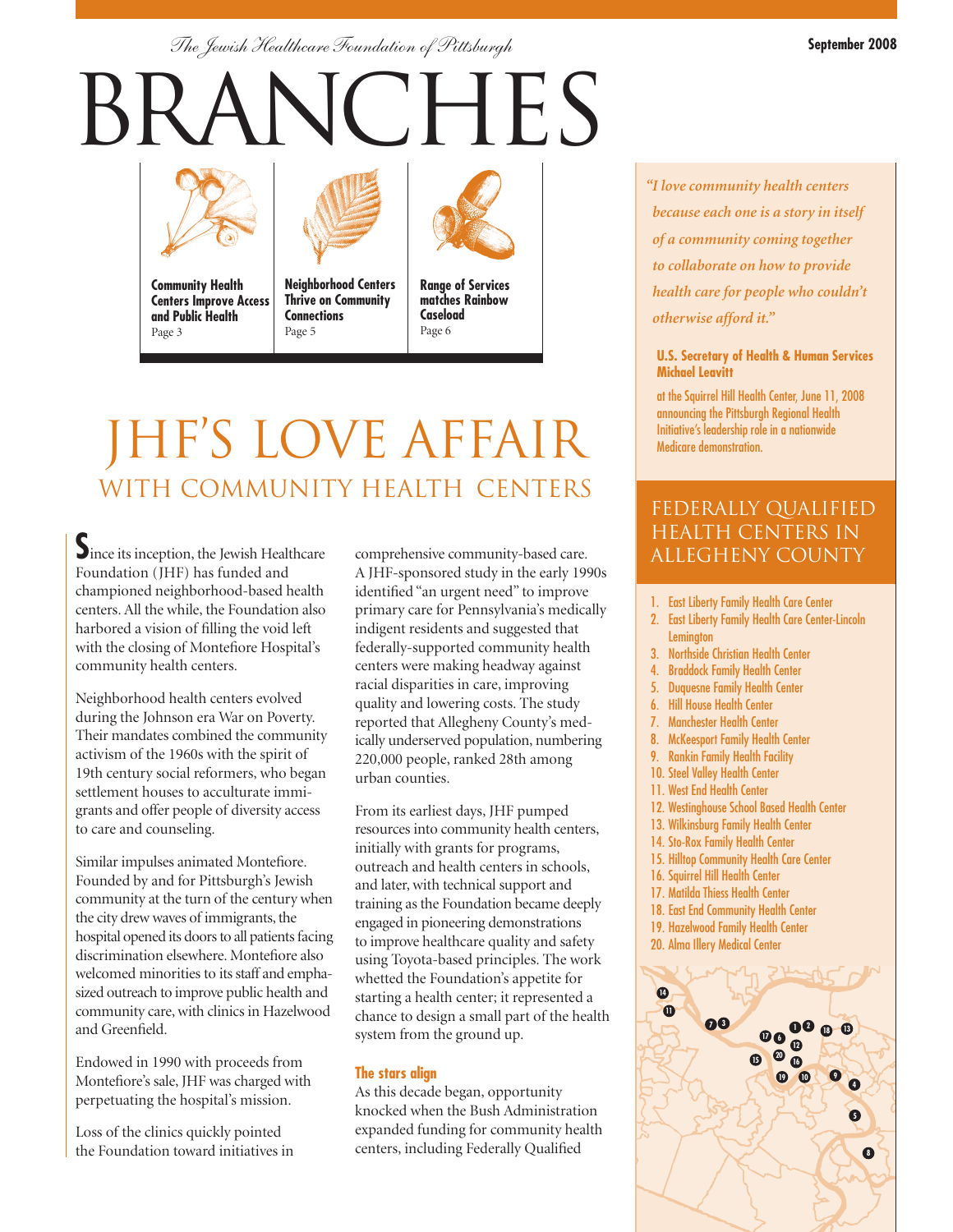#### JHF's Love Affair continued

Health Centers (FQHCs), which are eligible for government payment subsidies and grants.

With the chance to serve multiple aims, JHF began the application process to open an FQHC in a medically underserved area that includes Squirrel Hill, Hazelwood, Greenfield, parts of Oakland and Regent Square. The clinic could serve as a showcase for the best, evidence-based practices of medicine including innovations in geriatric care, a focus for JHF. In JHF's vision, the center would offer the best physicians, mental health and social services, in the best facility, attracting people of all incomes, ages, backgrounds and cultures.

"Making possible the Squirrel Hill Health Center (SHHC) honors our past and our present," said JHF President and Chief Executive Officer, Karen Wolk Feinstein, PhD. "It builds on our heritage, our values and our current initiatives."

Getting SHHC up and running took three applications, spanning three years. As many as eight staffers worked on the project at various junctures; two worked almost

full-time. JHF filed the first application in 2003. In 2006, the center got the green light and a federal grant. All told, JHF has invested \$926,000 in SHHC.

"We wouldn't exist if it hadn't been for the vision and hard work of JHF, understanding the complexities of the federal system that creates these centers and the Foundation's persistence over years applying for the funding," said SHHC's Chief Executive Officer Susan Friedberg Kalson. "I hope we are living out the vision they had. I feel strongly that we are, that we're heir to Montefiore's legacy and that the Center is doing a lot of good in the community."

Growth is one measure. Adding patients at a rate of 100 a month, SHHC expects to be serving some 2,800 people by year-end. Consistent with JHF's vision, nearly a third of the Center's reimbursement comes from people with commercial insurance and 16.2% comes from Medicare recipients; both are more than twice the average for all FQHCs and a gauge of the Center's appeal to a wide range of patients.

"We attract people who have every option open to them, but they come to us for the best of care," Kalson noted. "We have the bank executive sitting next to the newly arrived immigrant, the store clerk and the unemployed. To me, that's community."



Reviewing blueprints for the Squirrel Hill Health Center are: (From left) Jewish Healthcare Foundation Chairman, Stephen Halpern; Vice President of Program and Planning, Nancy Zionts; President and CEO, Karen Wolk Feinstein, PhD; Consultant, Dolores Roskies; and Governance Committee Chair, Charles Cohen.

#### **TIMELINE — JHF's Support for Community Health Centers**

1997

Health Centers

#### 1991

- ✱ Funded community health centers in Homewood, McKeesport and McKees Rocks for outreach to African American men, adolescents, pregnant women and newborns
- ✱ Developed a directory of community health centers and other resources for the medically indigent

#### 2002

✱ Began Perfecting Patient Care<sup>SM</sup> (PPC) in communitybased organizations, including the Lawrenceville Family Health Center

#### 1992

✱ Launched an initiative with the Mon Valley Community Health Center for school-based health care; soon after expanded to Pittsburgh Public Schools

#### 1993

- ✱ Published Community Health Centers: Making a Difference to expand community health centers
- ✱ Funded community health assessments in Wilkinsburg, Duquesne, Homewood and rural Greene County

#### 1994

✱ Began the Healthy Jewish **Community** Project

#### 1995

- ✱ Published a Community Health Action Plan for the Jewish community
- ✱ Launched a community health incentive grant program in cooperation with the Heinz Endowments and United Way of Allegheny County

#### 2003

- ✱ Funded a demonstration for safety net organizations in the Coordinated Care Network to improve management of chronic diseases
- ✱ Funded application to create a Federally Qualified Health Center in Squirrel Hill and the contert in Savirrel Hill Center a Federally Qualities feature and the Disparities Collaborative Toyota-based process improvement method Health Center Health Center and the Health Center of Disparities Collaborative

#### 2004

✱ Funded start-up of the Coordinated Care Network to form partnerships between community health centers and social service agencies ✱ Launched the Montefiore Project on Neighborhood Community

> ✱ Funded seven Federally Qualified Health Centers to participate in the U.S. Health Resources and Services Administration's Health Disparities Collaborative

#### 2005

✱ Supported the East Liberty Family Health Care Center's implementation of the Wagner Model for Chronic Care using the Pittsburgh Regional Health Initiative's

#### 2006

✱ Secured federal funding and launched the Squirrel Hill<br>Health Center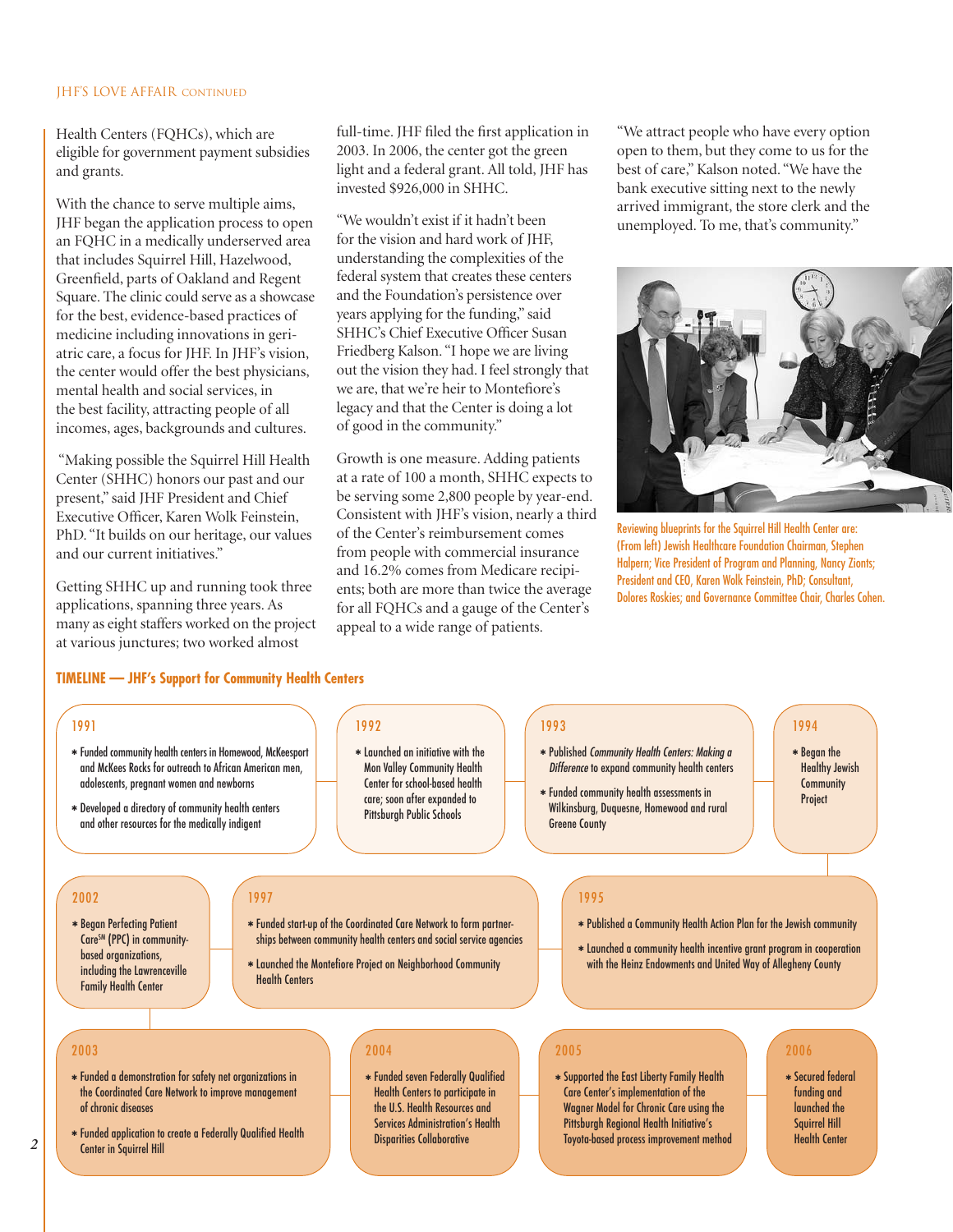# COMMUNITY Health Centers IMPROVE ACCESS AND PUBLIC HEALTH

**C**ommunity health centers perform a critical role in their communities and in the nation's health system, U.S. Secretary of Health & Human Services Michael Leavitt told community leaders gathered in June at the Jewish Association on Aging. He was in Pittsburgh to announce the Pittsburgh Regional Health Initiative's leadership role in a nationwide Medicare demonstration.

Secretary Leavitt, who toured the Squirrel Hill Health Center before making his remarks, said the centers provide a healthcare safety net for vulnerable populations "with nowhere else to turn."

Community health centers came into being with the *Economic Opportunity Act of 1964*, during the Johnson Administration's War on Poverty and the Civil Rights Movement. They've enjoyed broadbased political support ever since, in part because they reduce racial disparities in care, lower infant mortality rates and



Squirrel Hill Health Center Medical Director Andrea Fox, MD (center) and CEO Susan Friedberg Kalson (right) discuss the Center's progress with U.S. Health & Human Services Secretary Michael Leavitt (left), taking him on a tour of the facility.

ensure access to preventive services that help patients avoid costly emergency room visits or hospitalization.

The latest boost for community health centers has come under the Bush Administration, which committed in 2001 to opening 1,200 new locations. The Health Center Program now includes more than 4,000 sites, which provide care for 16.25 million patients, 60% more than in 2001. Federal funding for community health centers grew from \$1.16 billion in 2001 to \$1.99 billion last year, nearly 72%. As of 2006, 1,002 community health centers met the standard for designation as Federally Qualified Health Centers (FQHCs), which entitles them to federal payment subsidies and other perks.

#### **Federally Qualified Health Centers are required to:**

- Provide care for medically underserved areas or populations.
- Be governed by community boards, a majority of whose members represent the patient populations.
- Provide comprehensive primary care and supportive services such as education, translation and transportation to improve access to health care.
- Provide care to all with fees adjusted for income.
- Operate as nonprofits, meeting all federal administrative, clinical and financial performance requirements.
- Meet criteria under Medicare and Medicaid (respectively, Sections 1861(aa)(4) and 1905(l)(2)(B) of the Social Security Act) and receive funds under the Health Center Program contained in Section 330 of the Public Health Service Act.

### FQHcs receive diverse funds

| <b>WHERE</b><br><b>PAYMENTS</b><br><b>COME FROM</b>      | <b>Squirrel Hill</b><br><b>Health</b><br><b>Center</b> | <b>All Federally</b><br>Qualified<br><b>Health</b><br><b>Centers</b> |
|----------------------------------------------------------|--------------------------------------------------------|----------------------------------------------------------------------|
| <b>UNINSURED</b><br>(SELF-PAID)                          | 32.3 %                                                 | 39.8%                                                                |
| <b>MEDICAID</b>                                          | 18.9%                                                  | 35.1%                                                                |
| <b>MEDICARE</b>                                          | 16.2%                                                  | 7.5%                                                                 |
| <b>COMMERCIAL</b><br><b>INSURANCE</b><br><b>COVERAGE</b> | 32.6%                                                  | 15.2%                                                                |
| <b>OTHER PUBLIC</b><br><b>COVERAGE</b>                   | 0.0%                                                   | 2.3%                                                                 |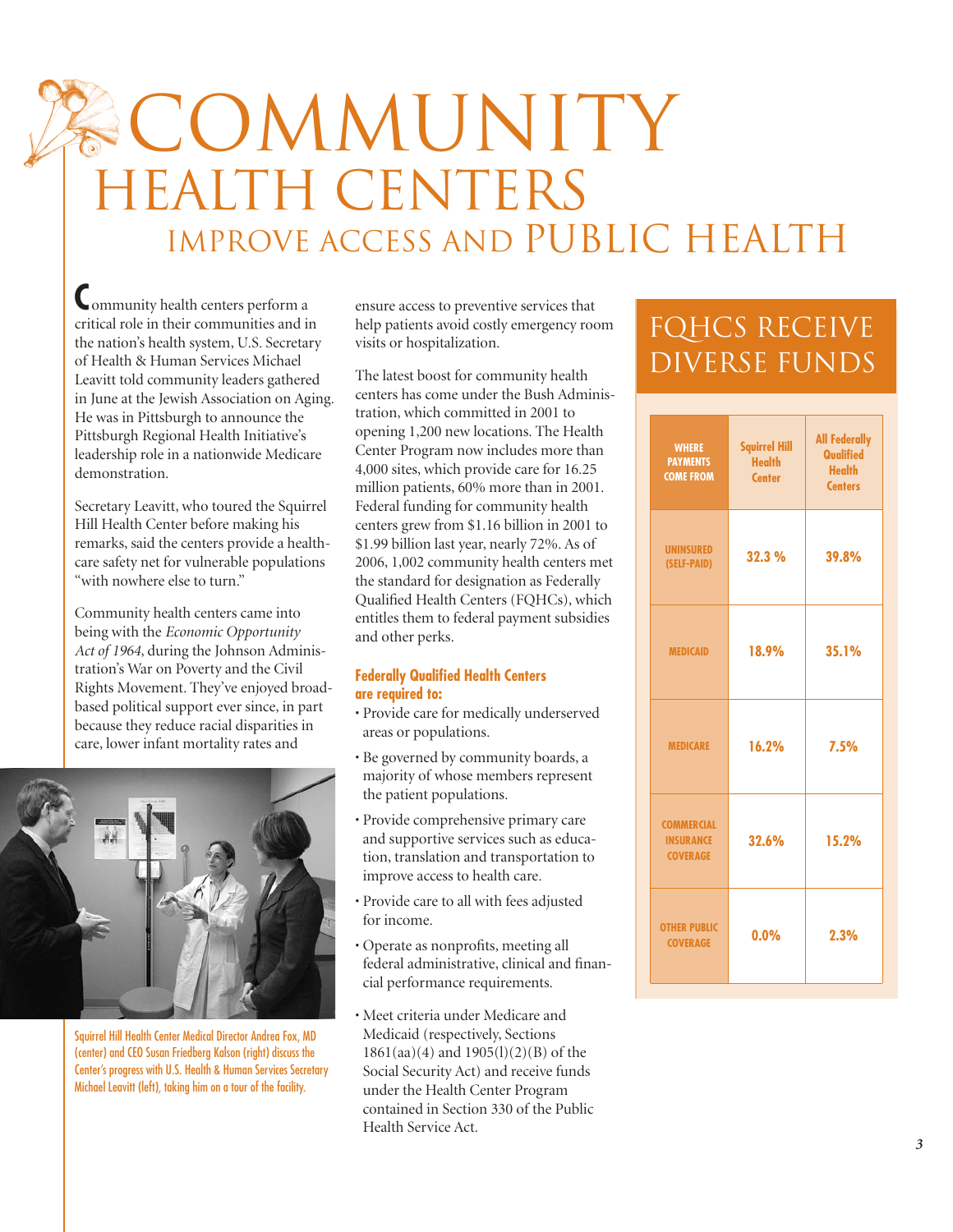#### The Offspring of the 1960s Health Centers

Who would know that the ideas embodied in the 1960s War on Poverty would continue to seed reform decades later? The 60s spawned a movement which called for new institutions and service professionals to help all Americans live the "American Dream" of physical, mental, social, residential and financial well-being. These new institutions were built on a foundation of consumer empowerment, engaging consumers in their own care management, in policy making, and as employees. They deplored the traditional boundaries between staff and clients and responded to the unique needs of the communities they served.

Community health centers – many of which later became FQHCs – reflected these values. Community Health Centers (CHCs) served the poor with comprehensive, high

quality primary health care. Teams of professional and lay providers recruited, diagnosed, treated, and followed up with consumers of care. Social services, mental health services and medical services were viewed holistically and were often co-located as a one-stop shop. The centers worked closely with other community agencies.

#### Sound familiar?

These core concepts now represent the "cutting edge" of reforms in primary care delivery: long-term, patient-centered care; ongoing patient relationships with a team of professionals (medical, behavioral, social); informed and involved consumers; and coordinated health care that bridges traditional silos and draws on community resources. These ideas are integral to emerging primary care reforms – the medical

home (a new way to structure and subsidize private practice primary care) and the Wagner Chronic Care Model (a new approach to the care of people with chronic disease).

Perhaps there is nothing new under the sun. The concepts of the CHCs have been rediscovered and reapplied. Thanks to the energy and creativity of a bygone era, we have the tools for a new era of reform.

#### **GREENFIELD COMMUNITY MEDICAL (**



Community education and healthcare centers brought knowledge and primary medical care beyond the hospital's walls.

### SHHC USES HOUSE CALLS, OTHER INNOVATIONS TO IMPROVE GERIATRIC CARE

**H**ouse calls all but disappeared a generation ago, but the Squirrel Hill Health Center (SHHC) is bringing them back to improve care for the elderly.

Providing innovative geriatric care is a marquee initiative for SHHC, where 20% of patients are 65 or older, compared with a 7% average for all Federally Qualified Health |Centers, and 8% of patients are 85 or older, compared with less than 1% at FQHCs nationwide.

In addition to sparing homebound seniors office visits, house calls can give physicians and nurse practitioners insight into environmental and social factors. For example, an elderly male patient who'd been hospitalized a couple of times for injuries after falling got a house call when Andrea Fox, MD, a geriatrician who serves as SHHC's Medical Director, wondered whether any household hazards might be responsible. As it turned out, the man had been leaning on a chair with casters for support to get out of bed. There was no doubt in her mind that it posed a risk. He stopped using it on her advice.

Dr. Fox has spent her career fostering improvements in geriatric care, including a mobile medical unit for poor, innercity elderly patients and a telemedicine program at the VA Pittsburgh Healthcare System.

Geriatrics, as a medical specialty, has been in decline in part because payments for the time-intensive care these elderly patients require have not kept pace with reimbursements for

other specialties. Home visits not only can improve quality but lower costs.

Nor are house calls the only innovation SHHC has planned for elderly patients. The center has received a complement of grants for an "Aging in Place" initiative, said Susan Friedberg Kalson, who noted that nearly 35% of Pittsburgh's elderly residents – a higher rate than in any other city – live alone.

SHHC will adopt an expanded, team approach to care, with a nurse case manager and a part-time nurse practitioner. The team will review individual patients' status and update care plans, becoming a "medical home" that provides and monitors their routine medical needs.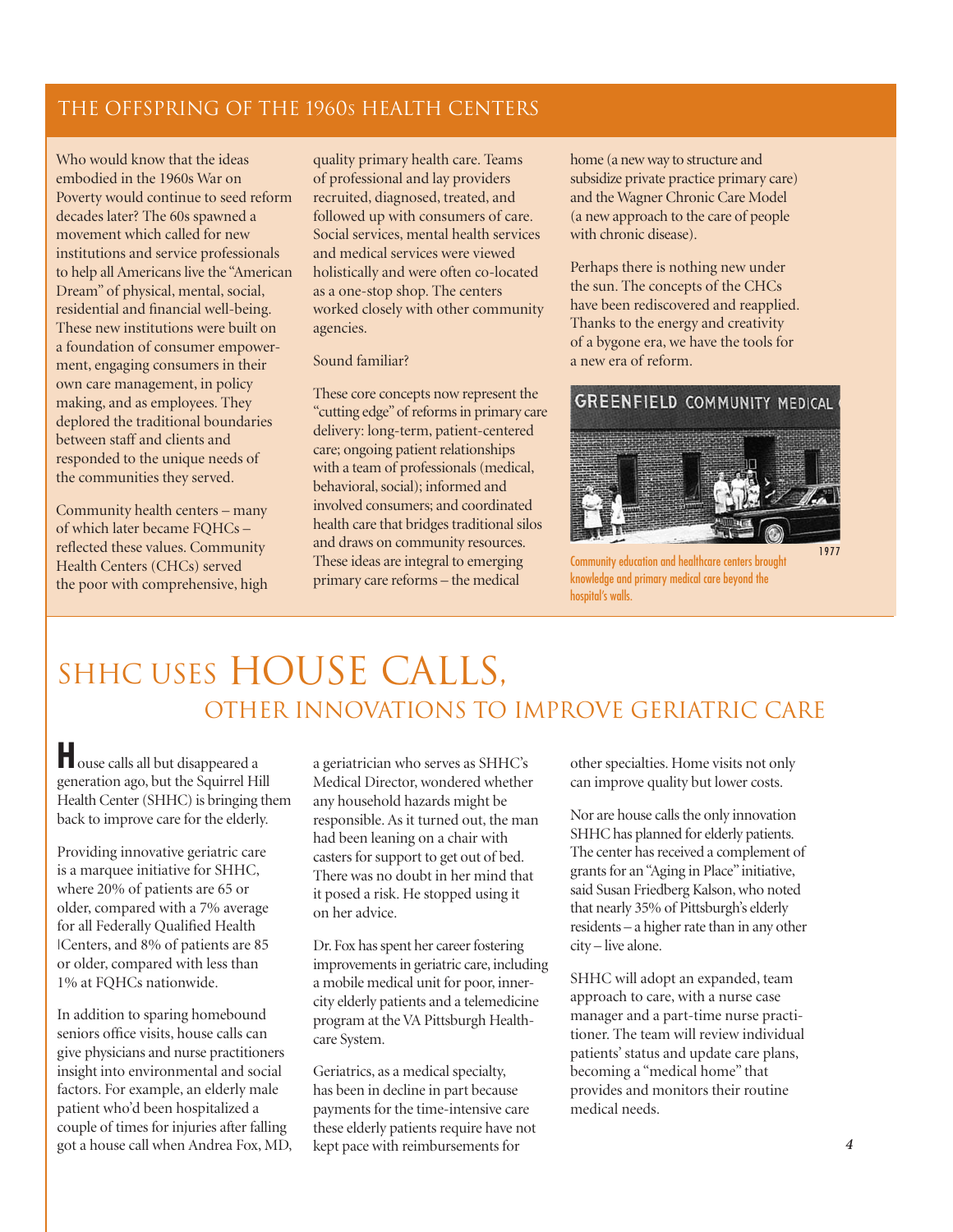# NEIGHBORHOOD CENTERS THRIVE ON COMMUNITY CONNECTIONS

*The wide community reach also has helped SHHC tap community sources for funding. While JHF provided start-up funding, additional support came early on from the Highmark Foundation, which underwrote the health center's training and coaching in Perfecting Patient CareSM, a Toyota-based process improvement method that the Pittsburgh Regional Health Initiative developed for health care, and from the FISA Foundation, for the purchase of accessible equipment for patients with physical limitations.*



**T**he Squirrel Hill Health Center has provided a missing link among Jewish communal agencies and other community organizations, providing medical and mental health care and dental referrals to the clients whom these agencies serve.

SHHC collaborates with Jewish Family & Children's Services as the agency resettles refugees from Burma; with the Jewish Community Center as it works with young families, Russian immigrants and older adults; with the Jewish Association on Aging in supporting a continuum of care for older adults; with Jewish Residential Services in its work with mentally ill adults; and with the Squirrel Hill Food Pantry as it provides food for neighbors in need.

SHHC has reached out to the Muslim Center, worked with the Hispanic Center and St. Hyacinth Church in the Latino Community, with HI Hope in Hazelwood, Community Human Services in Oakland and Rainbow Kitchen, which provides food to the poor and homeless in Homestead. The health center also has worked closely with the Welcome Center for Immigrants and Internationals, the Refugee Center, the Prospect Park Family Center, the Allegheny Intermediate Unit, and the Pittsburgh Public Schools. To reach older adults, SHHC has collaborated with the Area Agency on Aging, nursing facilities and naturally occurring retirement communities, such as an apartment building in SHHC's neighborhood where hundreds of independent older adults live.

The wide community reach also has helped SHHC tap community sources for funding. While JHF provided start-up funding, additional support came early on from the Highmark Foundation, which underwrote the health center's training and coaching in Perfecting Patient CareSM, a Toyotabased process improvement method that the Pittsburgh Regional Health Initiative developed for health care, and from the FISA Foundation, for the purchase of accessible equipment for patients with physical limitations.

Additional funding has come from Staunton Farm Foundation, to support mental health services; the Fine Foundation, to support case management services for which neither government nor private insurers provide reimbursement; Ladies Hospital Aid Society, for marketing efforts; The Pittsburgh Foundation, for an "Aging in Place" initiative; the Weinberg Foundation of Baltimore, for the added costs of serving geriatric and immigrant populations; the United Jewish Federation of Greater Pittsburgh, for a portion of the matching funding required by the Weinberg grant; and JHF, for development consulting and a long-term development plan.